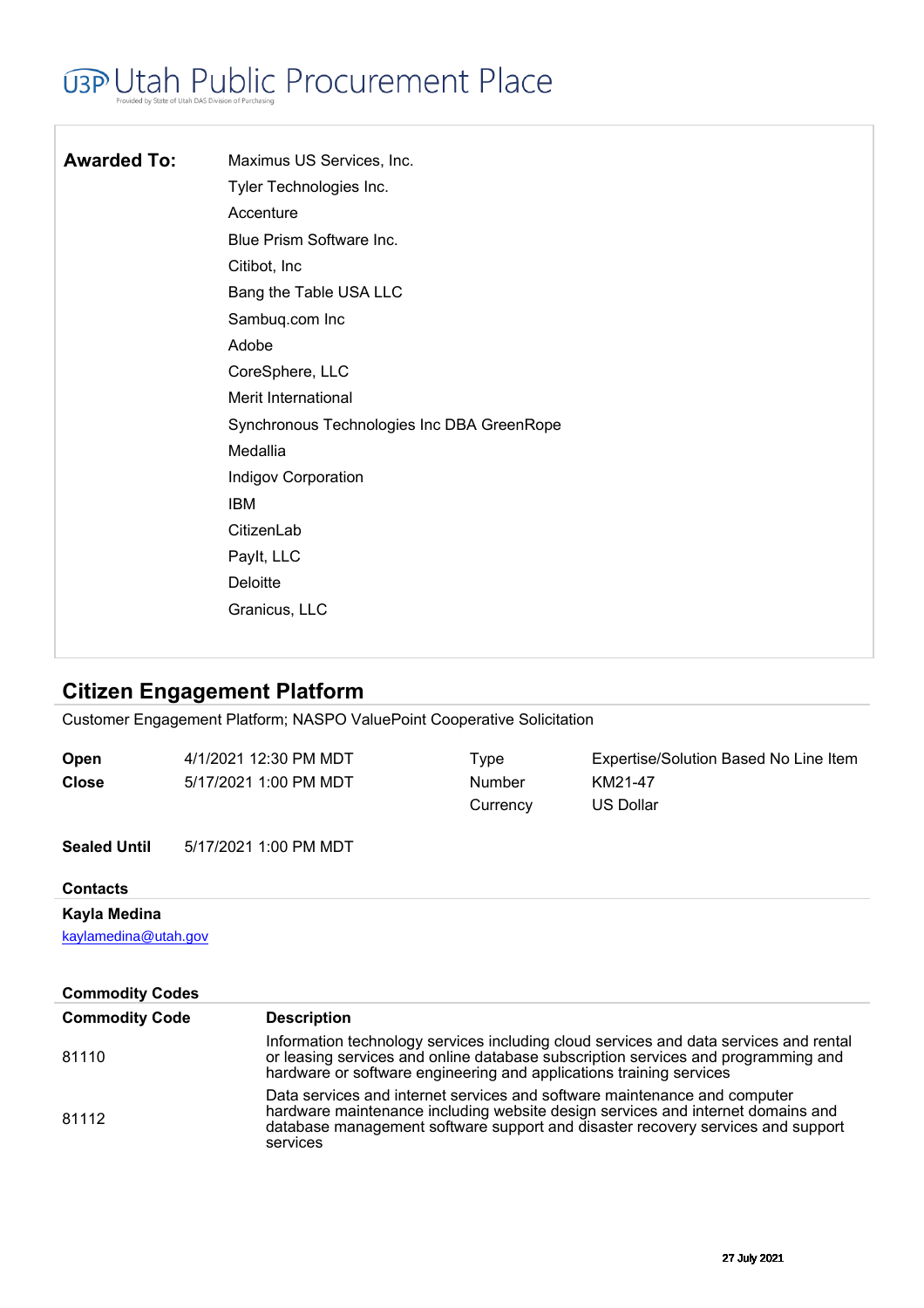Issuing Procurement Unit Utah Division of Purchasing & General Services Conducting Procurement Unit Utah Division of Purchasing & General Services

## Citizen Engagement Platform

### **SOLICITATION # KM21-47**

This Request for Proposals ("RFP"), having been determined to be the appropriate procurement method to provide the best value to the Conducting Procurement Unit, is designed to provide interested Offerors with sufficient basic information to submit proposals. This Request for Proposals ("RFP") is issued in accordance with the Utah Procurement Code and applicable administrative rules of the Utah Administrative Code. If any provision of this RFP conflicts with the Utah Procurement Code or Utah Administrative Code, then the Utah Procurement Code or Utah Administrative Code will take precedence.

#### **Purpose of this Solicitation**

The purpose of this RFP is for the State of Utah in conjunction with NASPO ValuePoint to conduct a solicitation and implement NASPO ValuePoint Master Agreements with vendor(s) to provide versatile online Citizen Engagement Platforms. While this RFP is not for a specific solution, States have independently researched and identified a need for online platforms where citizens can access government applications and services available on the web, mobile, and screen-less devices.

The State is looking for a variety of solutions to make available to Participating States with options and flexibility to use these services for their differing customer bases, technology platforms, and revenue models. The awarded Citizen Engagement Platforms are to be of interest to public entities at all levels of government.

This RFP and resulting contract award(s) is a solutions-based solicitation; meaning the State of Utah is seeking equipment, products, and/or services that meet the requirements of this RFP and that are commonly desired or are required by law or industry standards. Offerors may include related equipment, accessories, and services to the extent that these solutions are complementary to the equipment, products, and/or services identified in this RFP.

Given the cooperative nature of this RFP, it is expected that offerors shall propose a wide array of solutions, equipment, products, and/or services at lower prices and with better value than what they would ordinarily offer to the public or to a single government entity.

#### **Background of the Conducting Procurement Unit**

NASPO ValuePoint a division of the National Association of State Procurement Officials ("NASPO"), a 501(c)(3) limited liability company dedicated to strengthening the procurement community through education, research, and communication. NASPO is made up of the directors of the central purchasing offices in each of the 50 states, the District of Columbia and the territories of the United States. NASPO ValuePoint facilitates administration of the NASPO cooperative group contracting consortium of state chief procurement officials for the benefit of state departments, institutions, agencies, and political subdivisions and other eligible entities (i.e., colleges, school districts, counties, cities, some nonprofit organizations, etc.) for all states, the District of Columbia, and territories of the United States. For more information consult the following websites: www.naspovaluepoint.org and www.naspo.org.

State agencies and political subdivisions across the nation administer numerous websites and online applications. As this use is only going to increase this RFP would establish a new NASPO ValuePoint portfolio for Citizen Engagement Platforms with the Categories available as listed below.

#### **Award Categories**

This RFP includes the following Categories for which Offerors may submit a proposal to qualify for one or multiple Categories -

- 1. **Platform Management:** A software solution that will offer a variety of applications to help customers (i.e., public entities) manage systems across platforms. Platform management will answer questions and contain solutions that remember, remind, and respond to users.
- 2. **Master Data Management:** A software solution that will provide the means to associate various records pertaining to an individual. Includes technology to ensure uniformity and accuracy of master data assets and coordination of data across all platforms. Allows a public entity to create and manage a central, persistent system of record or index of record for master data. Solution supports ongoing master data stewardship and governance requirements through workflow-based monitoring and corrective-action techniques.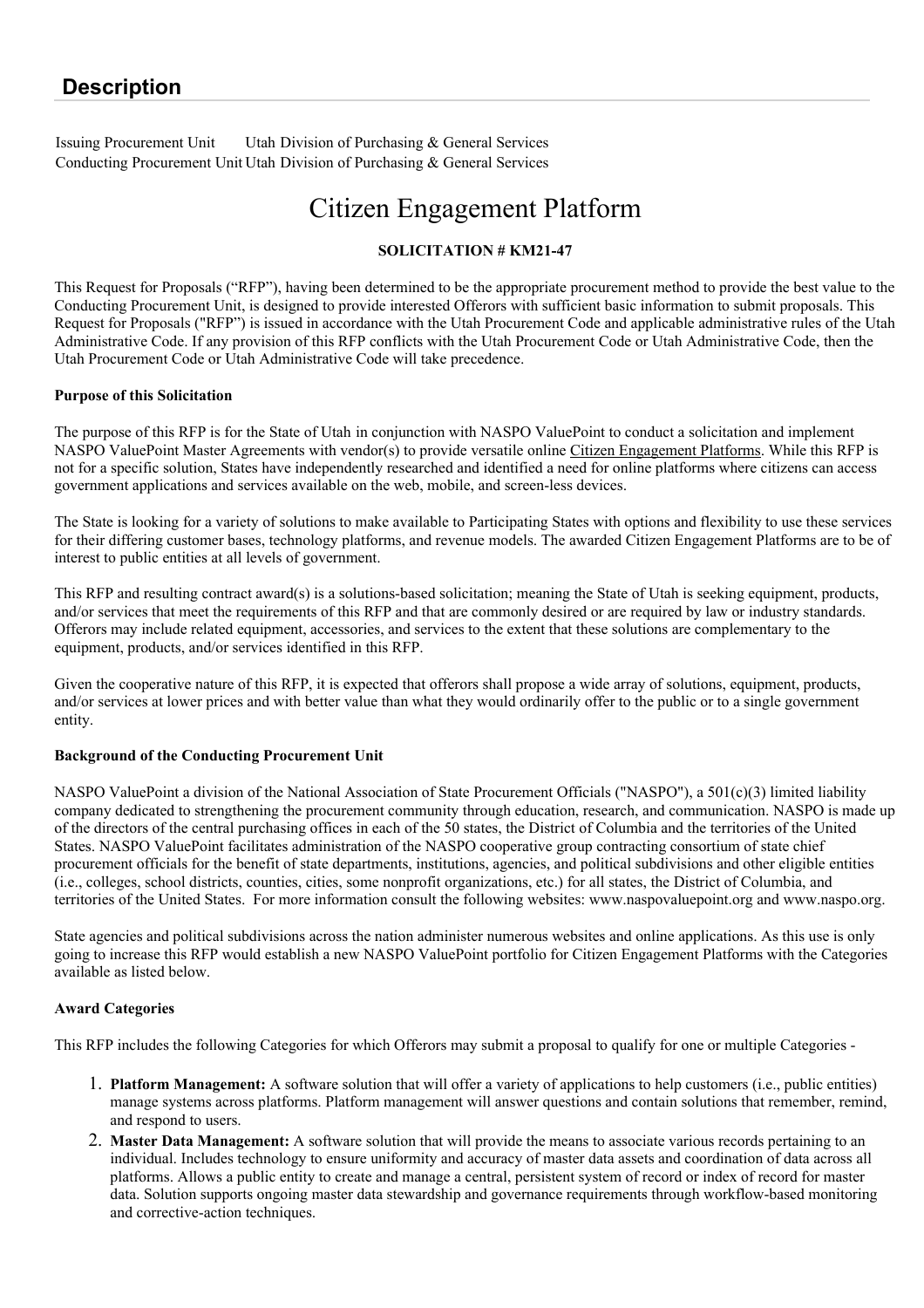- 3. **Chatbots and Customer Service:** A software solution that provides Robotic Process Automation (RPA) to assist government agencies by responding to frequently asked questions quickly to complete a transaction or find information.
- 4. **Customer Engagement:** A software solution that provides a centralized platform to manage multiple interactions with customers. Provides a platform for studying customer behavior through all channels and touchpoints of interaction such as phone, in-person, or online.
- 5. **Social Listening:** A software solution that allows entities to view the "voice of the customer" across all input channels such as through email, web forms, social media, and inbound calls. Solution utilizes a dashboard to effectively identify issues, satisfaction, and needs.

An individual proposal must be submitted for each Category Offeror is seeking an award in.

Additional Value Add Items / Services may be proposed by an Offeror within an Award Category it is seeking an award in. Such value add items / services are to be included within Offeror's proposal within its Attachment D(3) - Value Added (VA) Items submission. Such value added solutions may include, but are not limited to, solutions as - identity management, referrals engine, user behavior analytics, digital wallets, web hosting, Website & web app development, eCommerce services and payment processing, etc.

#### **Expectations for Deliverables by the Conducting Procurement Unit**

A successful Offeror under this RFP is able to minimally demonstrate through its proposed Level of Expertise, Risk Assessment, Value Add, Service Plan, and Real World Use Plan the following for each Category they are seeking an award in -

- 1. Provides onboarding and implementation services.
- 2. Demonstrated experience implementing the proposed solution.
- 3. Demonstrated experience integrating solution into existing public entity systems..
- 4. Demonstrated capacity to manage customer engagement platforms for large entities experiencing high website traffic.
- 5. Is able to successfully manage multiple projects simultaneously.
- 6. Provide an interactive demonstration of services offered.
- 7. Provides a live website for the State's Sourcing Team (Evaluation Team) to review a sample of the proposed solution in practice.
- 8. Demonstrated full support services available to citizens / users at any time, including nights and weekends. Continuous support requested, with minimal downtime.
- 9. Demonstrated capacity to perform work.
- 10. Demonstrated ability to travel pursuant to Participating State needs.
- 11. Demonstrated experience and protocol for handing sensitive data.
- 12. It is the original software publisher for the proposed solution. *Proposals will NOT be accepted from software resellers or system implementers / integrators who are not the actual publisher for the software solution being proposed.*

If at any time during the evaluation process or resulting contract term it is determined that Offeror does not meet any one of the Expectations or Requirements outlined within this RFP, the State may reject an Offeror's proposal /awarded contract.

#### **Value Add Solutions That Involve Third-Party Software Solutions**

Offeror must be an original software publisher of the solution offered within the Category it is seeking an award in. An Offeror may nonetheless submit value added solutions that involve third-party software solutions. An Offeror that chooses to offer third-party software solutions as part of their value-added offerings must submit copies of all third-party end user licensing agreements (distributed with such software) as supplemental documents with its proposal. These documents are to be uploaded as part of its responses to Question 9.5 within the Questions section regarding exceptions to the Terms and Conditions.

The supplemental documents will be included as exhibits in the awarded subsequent Master Agreement for the Offeror, but it will be at the discretion of each Participating State or Participating Entity to review, negotiate and/or utilize these documents within their Participating Addendum. Purchasing Entities that acquire third-party software solutions shall be subject to the end user licensing agreements distributed with such software, unless otherwise stated in a Participating Addendum or as negotiated between the Purchasing Entity and third-party software provider.

#### **Project Goals for the Conducting Procurement Unit**

The Goals for this solicitation include -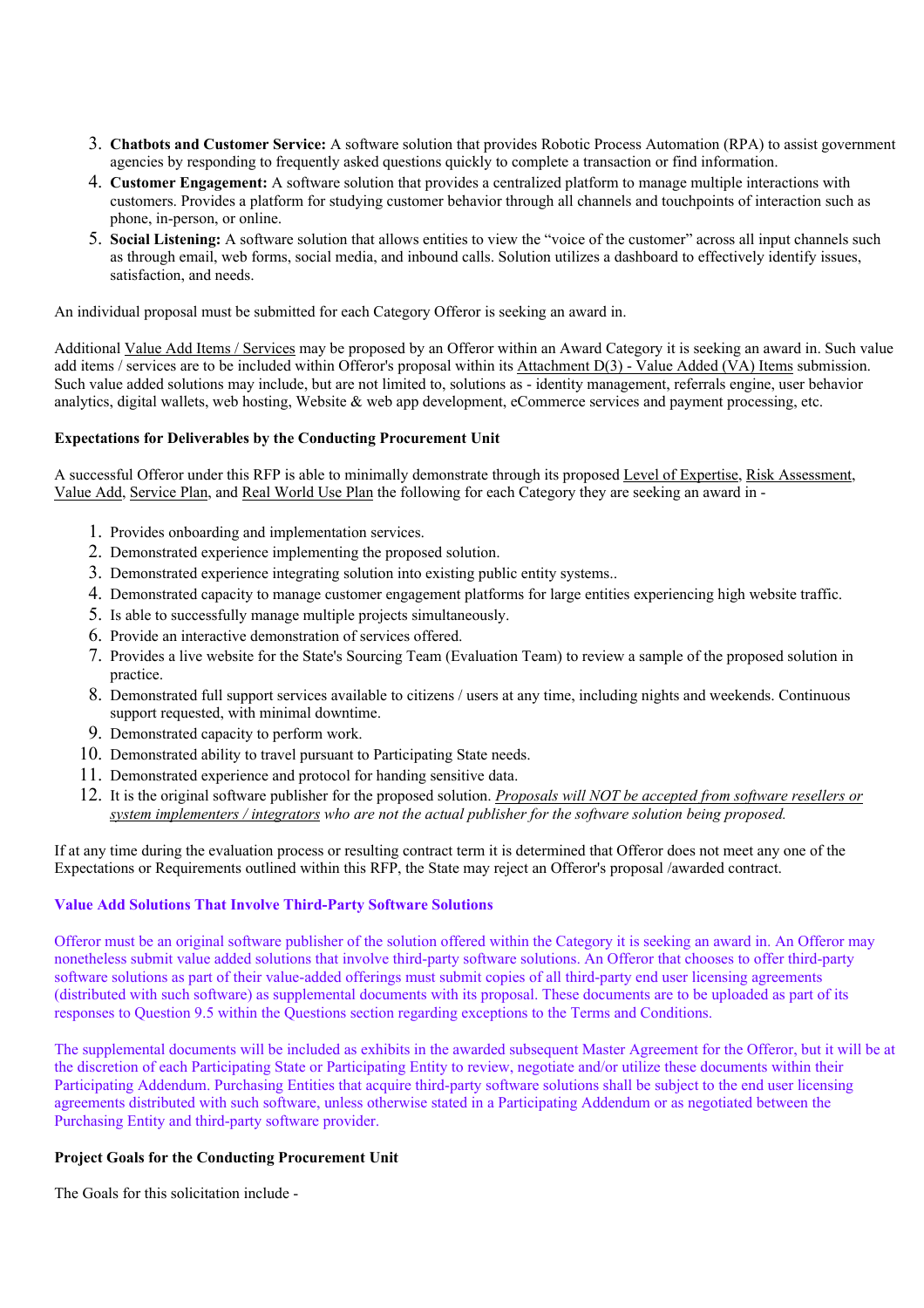- 1. Provide multiple options to Participating States for Customer Engagement Platforms that meet the Expectations and Requirements outlined in this RFP.
- 2. Allowing Offerors the flexibility within the defined Categories to demonstrate they are the industry expert for the Categories they are seeking an award in, through provided metrics.
- 3. Allowing Offerors the flexibility to propose value added items/solutions/services related to the Categories they are seeking an award in.

#### **Closing Date and Time**

The closing date and time for this sourcing event is provided below in the **Anticipated Schedule**. If your time zone is different from that shown, your profile may be set to a different time zone. Please see the attachment titled "Changing Your Time Zone" in the Buyer Attachments section for directions on how to update your profile. It is your responsibility to make sure you submit your response by the date and time indicated above.

#### **Contract Award**

It is anticipated that this RFP will result in multiple contract awards. The methodology or formula that will be used to determine the number of contract awards is all those vendors who meet all mandatory minimum requirements, required score thresholds and achieve at least 75% of the total points available qualify for an award, pending successful Terms and Conditions (T&Cs) negotiations.

Contract negotiations for a master agreements (contracts) will only begin with those vendors meeting this award threshold after they have provided a verified request from an entity eligible to use the Master Agreement indicating the entity's intent and need to use the resulting Master Agreement.

Additional Agreement with NASPO - Upon request by NASPO ValuePoint, awarded Contractor shall enter into a direct contractual relationship with NASPO ValuePoint related to Reseller's obligations to NASPO ValuePoint under the terms of the Master Agreement, the terms of which shall be the same or similar (and not less favorable) than the terms set forth in the Master Agreement.

The State of Utah Division of Purchasing does not guarantee any purchase amount under an awarded contract. Estimated quantities are for solicitation purposes only and are not to be construed as a guarantee.

#### **Future Procurements**

The State of Utah reserves the right and may reopen this solicitation, or create a new solicitation if it determines there may be more competition for the procurement item than when the original solicitation was posted.

#### **Length of the Contract**

The contract resulting from this RFP will be for FIVE (5) years with 2 one-year renewal options available, or the time identified by the awarded vendors during the clarification phase.

#### **Anticipated Schedule**

The following is the anticipated schedule for this procurement. The Division reserves the right to alter these dates. All deadlines are prevailing (Daylight or Standard) Mountain Time.

| <b>ACTIVITY</b>                                                                                                                 | <b>DATE</b>                                                                    |
|---------------------------------------------------------------------------------------------------------------------------------|--------------------------------------------------------------------------------|
| <b>RFP</b> Issued                                                                                                               | April 1, 2021                                                                  |
| Offeror Webinar Google Meeting (https://meet.google.com/ntp-viio-uvm)                                                           |                                                                                |
| **This webinar will be recorded, with the recording published as an amendment to<br>the RFP at the conclusion of the webinar.** | April 5, 2021 at 1:00pm MDT                                                    |
| Deadline for Questions during the Question and Answer Period                                                                    | April 27, 2021 at 1:00pm MDT                                                   |
| RFP Offeror Submittals Due Date                                                                                                 | May 17, 2021 at 1:00pm MDT                                                     |
| Identification of Potential Awarded Offeror                                                                                     | June $11, 2021$ (tentative)                                                    |
| Clarification Kick-Off Meeting (remote)                                                                                         | June $11, 2021$ (tentative)                                                    |
| Signing of Contract                                                                                                             | As Needed - Refer to Contract Award Section for<br>details impacting timeline. |
| Anticipated Authorization to Proceed                                                                                            | As Needed - Refer to Contract Award Section for                                |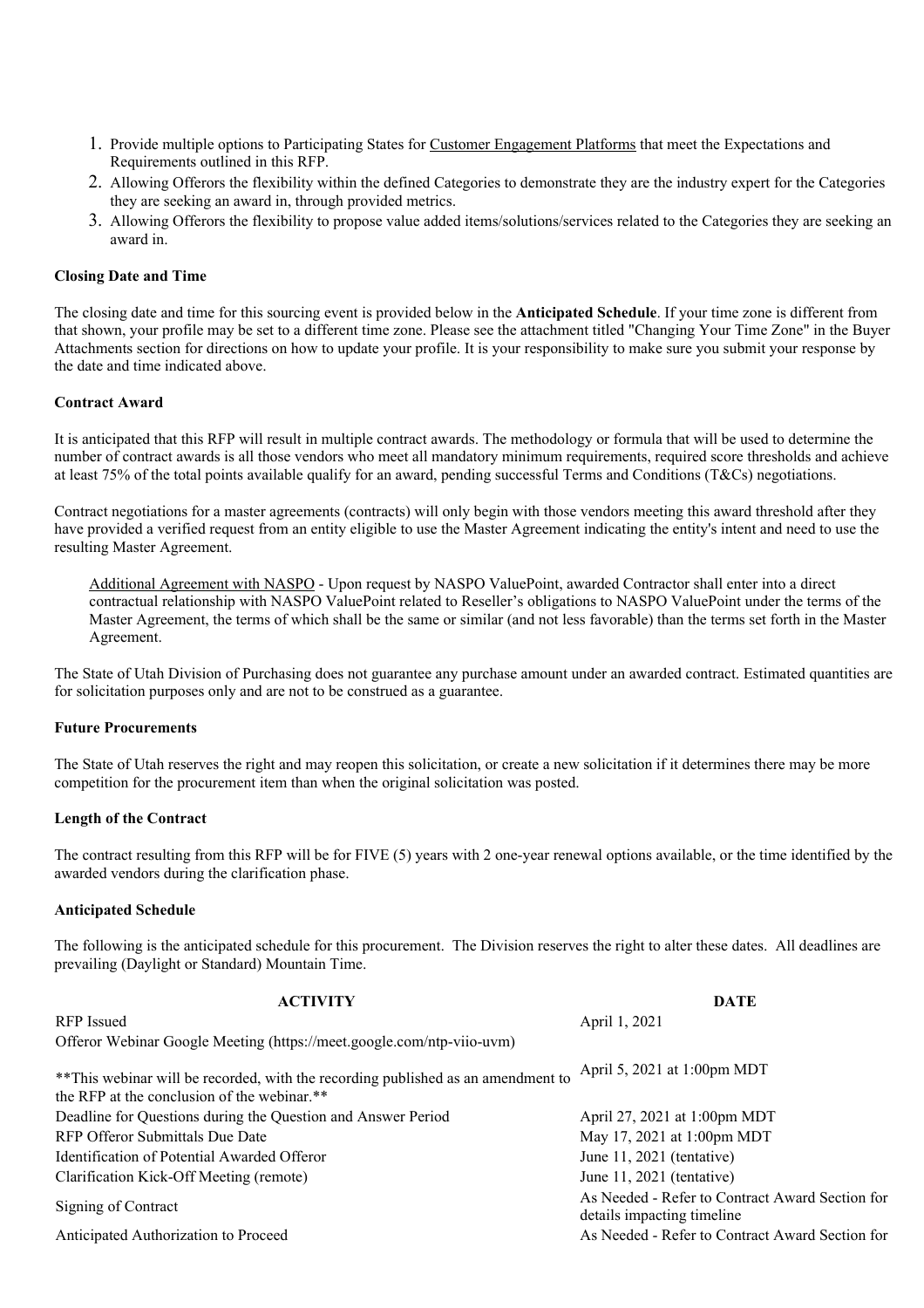#### details impacting timeline

It is the sole responsibility of the Offerors to examine, with appropriate care and diligence prior to submitting its response to the RFP, the RFP and all conditions which may in any way affect its response or performance under the Contract (if awarded).

#### **Participating State / Entity Use**

In addition to the Lead State (State of Utah) conducting this solicitation, the other States that have requested to be named in this RFP as potential users of the resulting Master Agreement are listed in Attachment I. Other entities may become Participating Entities after award of the Master Agreement. Some States may have included special or unique Terms and Conditions for their state that will govern their state Participating Addendum in Attachment I. These Terms and Conditions are being provided as a courtesy to proposers to indicate which additional Terms and Conditions may be incorporated into that state Participating Addendum after award of the Master Agreement. Each State reserves the right to negotiate additional Terms and Conditions in its Participating Addendums.

The Lead State will not address questions or concerns or negotiate other States' terms and conditions. The Participating States must negotiate these Terms and Conditions directly with the supplier.

Attachment I also includes estimated annual spend volume from States that have indicated an interest in participating (some states did not provide an estimate). No minimum or maximum level of sales volume is guaranteed or implied.

Each Participating Entity has the option to select one or more award Categories or services from the resulting Master Agreement(s) during the execution of the Participating Addendum process.

Each Participating Entity has the option to negotiate an expanded product line within the product category offering and within the scope of this RFP during the Participating Addendum process.

Canadian Participation: Subject to the approval of the Contractor, any Canadian provincial government or provincially funded entity in Ontario, Quebec, Nova Scotia, New Brunswick, Manitoba, British Columbia, Prince Edward Island, Saskatchewan, Alberta, Northwest Territories, Nunavut, Yukon, and Newfoundland and Labrador, including municipalities, universities, community colleges, school boards, health authorities, housing authorities, agencies, boards, commissions, and crown corporations, may be eligible to use Contractor's Master Agreement.

The resulting Master Agreement will be awarded with the understanding and agreement that it is for the sole convenience of the Participating Entities. The Participating Entities reserve the right to obtain like goods or services from other sources when necessary.

This RFP is designed to provide interested offerors with sufficient basic information to submit proposals meeting minimum requirements, but is not intended to limit a proposal's content or exclude any relevant or essential data. Proposals must be concise and as short as possible to allow for efficient evaluation. Blanket marketing material and unnecessary elaborate brochures or representations beyond what is sufficient to present a complete and effective proposal are not acceptable.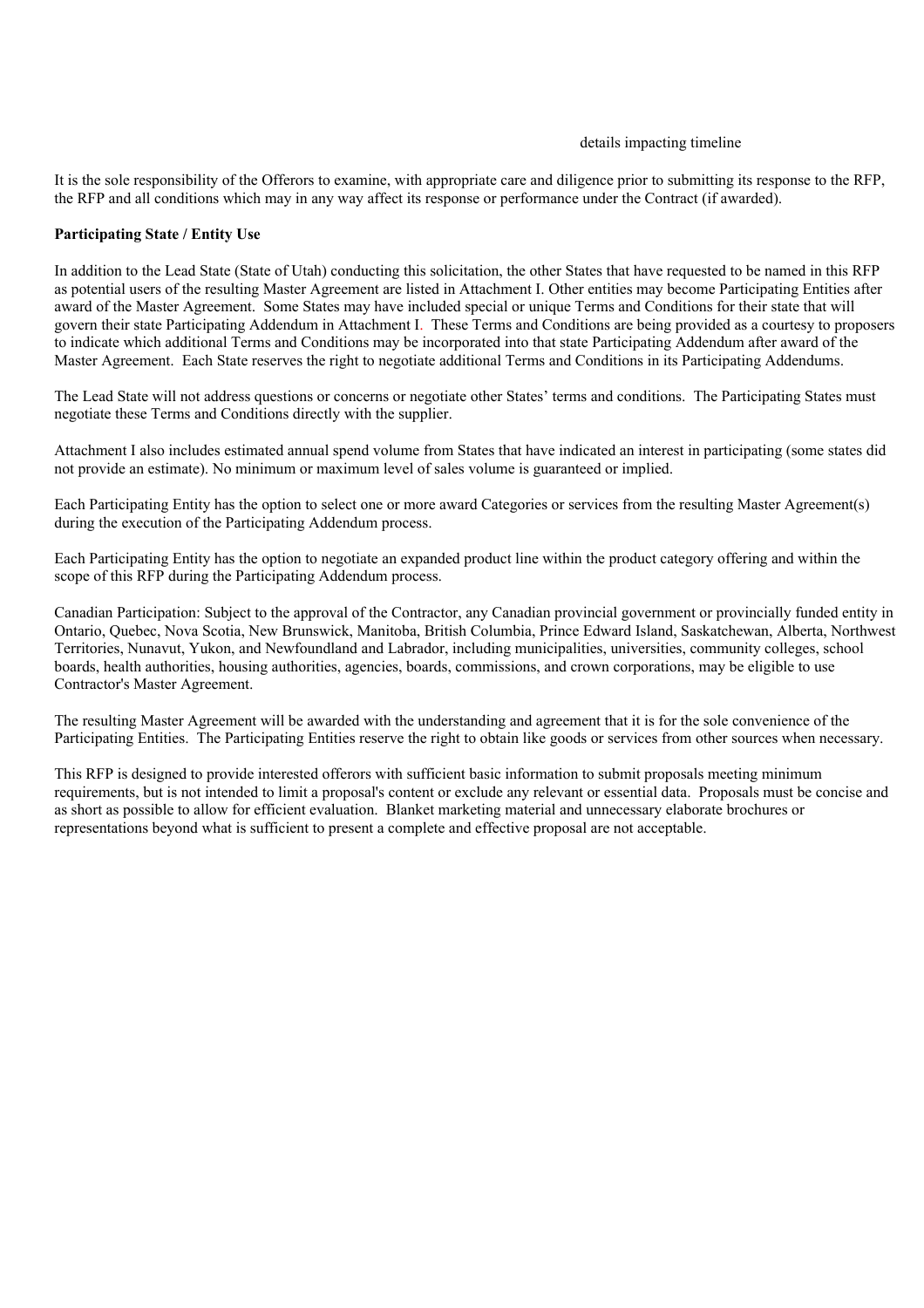- ★ FÈ X^}å[¦∙Á(ˇ•ʤo-1§[{]|^c^Áæ}åÁ]|[æåÁ0Eccae&@{^}orÁÓnĚóoBáæ}åÄÖÈ
- CÈ X^}å[¦•Á, ˇ•Á&I{]|^c^Áao}åÁ]|[æåÁDEcca&@|^}orÁÔÉÄÖÁQã&|ǐå^•ÁÖFÉÄÖGÉÁao}åÁÖHDÉÄÖÈÉÀao}åÁÖĚÈ  $\star$ QELAI[][•ad•A§A^•][}•^A{A@SAUQUA ālAs^A^çcan\`ane^aA§AsaA{aa}}^¦A&{}•ãc^}o^{ā@A^@2^A^kca@AU[&`¦^{^}o
- O jå^B&Dā{ ããdæã�^AU |^•B}[|&R&^AsàáAv@^A çæn}}&N ã&^lãæAs Ar@^AU ØUBAU∽^'|[¦^As^æ}A||^/  $\bigstar$ HE ∪اه سماره ا<br>ا^م1اله جمهور ¦^●][}●âāãâ^A]¦Ao@A&^{`●A§&}`å^âĄ\¦A}[o4§&}`â^⥠ãô@3}Ao@^A}¦[][●aa)A^`à{ ãơ^âÃà^Ao@^AJ~^`|¦}BÔoa&@Aaa}^a [—Ao@^A^çæni`æaa]}A&lãz^¦ãæn4, °•o?à^Asaåå¦^••^åA§Aå^œaã4§Ao@^A}¦[][•æn±
- IÈ U≁N¦l•Á, æ Á^ˇˇ^•œko3ozeoÀ,ækoÁ,ÄsorÁ,¦[][•æk/à^Á,¦[c^&c^åÁà^À\*`à{ãna3)\*Àso4Ô|æã{Á,√ÀO°∙ã}^••/<br>IÈ Ôri≋A) mádas kazy (protected by a Comme Claim of A) de sail È  $\widetilde{O}[\ \frac{1}{2}$   $\widetilde{\mathcal{A}}$ an $\setminus$   $\widetilde{\mathcal{A}}$   $\widetilde{\mathcal{A}}$   $\widetilde{\mathcal{A}}$   $\setminus$   $\setminus$   $\widetilde{\mathcal{A}}$   $\widetilde{\mathcal{A}}$   $\setminus$   $\widetilde{\mathcal{A}}$   $\setminus$   $\widetilde{\mathcal{A}}$   $\setminus$   $\widetilde{\mathcal{A}}$   $\setminus$   $\widetilde{\mathcal{A}}$   $\setminus$   $\widetilde{\mathcal{A}}$   $\setminus$   $\widetilde$
- íÈ U≁N[¦Á(æîÁraot^Ár¢&^]@[}Ánao}∄mu}já][][●^Ánaóåãnã]}æokÁnaot\*\*æ\*^Áq{Án@^ÁJœao}åæååÁ/^¦{●Ánao}åÄÖ[}åãnā]}●Án@ena<br>ÚE @mon∆bo∆)ánaôna @zánkuánasájajúnáji^ána ní!raãoàå@ziozic @ee^Aa^^}Aedeas@aAtTAcoo AUQUEA}|^Aee All caa^aA@\^aT
- î È V@Aã•`ã\*Áj[&`¦^{^}cÁ}ãoÁ æ`Á[cÁan&&^]cÁan4j¦[][•æpAæe^¦Áo@Aáą̃^Á{¦Á`à{ã•ąī}Á[-Áan4j¦[][•æpA@eeи<br>ÎÈ ∧elã∧ê⊑  $\bigstar$ ^¢] ã^ål
- TÈ Chāåãnā}æ†43, Amerikation regarding the Chān and The Chān and The Chān Chān and The Chān Chān Chān Chān Chā  $\ddotmark$
- ÌÈ U⊷^¦[¦Á(ˇ•oÁĭcææ)c^^ÁærÁ¦a&a}\*Á{¦Ác@^Á¦^¦ąīåÁå^•&lâànåÁ§Ác@enÄÜ⊘ÚÈ  $\star$

Á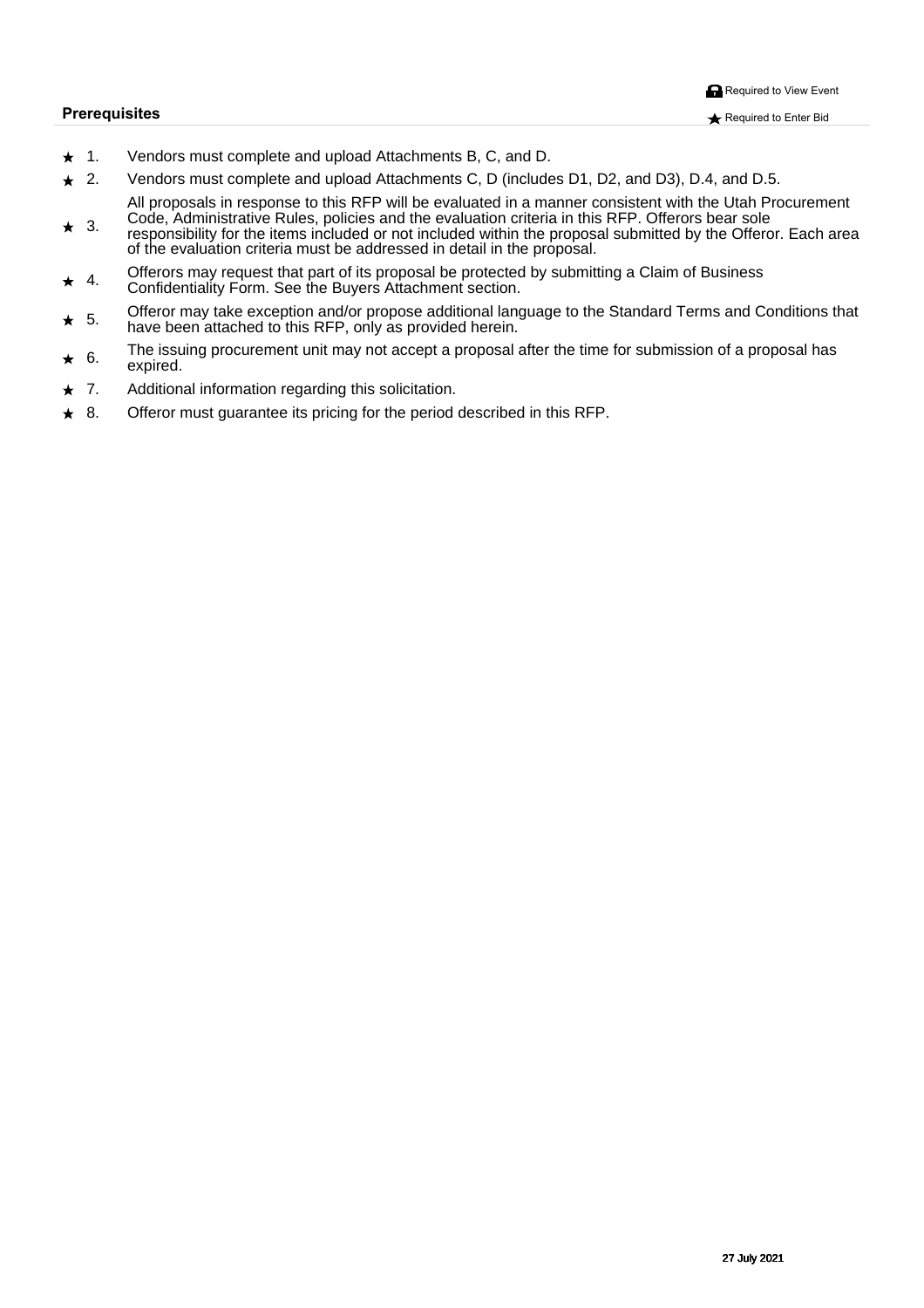#### **Buyer Attachments**

- 1. [Description of Solicitation Process Customer Engagement Platform.docx](https://s3.amazonaws.com/solutions-selectsite-documents/Sourcingevent/962021-1060191081Description%20of%20Solicitation%20Process%20-%20Customer%20Engagement%20Platform.docx?AWSAccessKeyId=AKIAJ5HNJE5DFBZ5ONSA&Expires=1690495455&Signature=Pp4ep%2FZArNdOUfev3ZFhB9vgkfI%3D)
- 2. [Attachment A NASPO ValuePoint Terms and Conditions \(final 4.1.2021\).docx](https://s3.amazonaws.com/solutions-selectsite-documents/Sourcingevent/962021-1060625837Attachment%20A%20-%20NASPO%20ValuePoint%20Terms%20and%20Conditions%20%28final%204.1.2021%29.docx?AWSAccessKeyId=AKIAJ5HNJE5DFBZ5ONSA&Expires=1690495455&Signature=KZNkgUJxovVtXVd9g6OV%2BLdiWQ8%3D)
- 3. [Attachment B Key Personnel Form](https://s3.amazonaws.com/solutions-selectsite-documents/Sourcingevent/962021-713790577ATTACHMENT%2BB%2BKey%2BPersonnel%2BProposal%2BForm%2B-%2BUpdated.docx?AWSAccessKeyId=AKIAJ5HNJE5DFBZ5ONSA&Expires=1690495455&Signature=kgq35enY6la%2BAkbLXxD4ehQyQrM%3D)
- 4. [Attachment C Price Proposal Form \(final 4.2.2021\).docx](https://s3.amazonaws.com/solutions-selectsite-documents/Sourcingevent/962021-1061113452Attachment%20C%20-%20Price%20Proposal%20Form%20%28final%204.2.2021%29.docx?AWSAccessKeyId=AKIAJ5HNJE5DFBZ5ONSA&Expires=1690495455&Signature=vJZtauzqAkkJFAJsALbUUmBgaG0%3D)
- 5. [Attachment D Project Capability Templates \(amended 4.20\).docx](https://s3.amazonaws.com/solutions-selectsite-documents/Sourcingevent/962021-1067989612Attachment%20D%20-%20Project%20Capability%20Templates%20%28amended%204.20%29.docx?AWSAccessKeyId=AKIAJ5HNJE5DFBZ5ONSA&Expires=1690495455&Signature=TRlteFE6iBI%2FC%2B2aKyqh7YLYitU%3D)
- 6. [Examples of Attachment D](https://s3.amazonaws.com/solutions-selectsite-documents/Sourcingevent/962021-713659189Examples%20for%20Attachment%20D.docx?AWSAccessKeyId=AKIAJ5HNJE5DFBZ5ONSA&Expires=1690495455&Signature=T%2FpbGN3Xv3ClIwiWuyMT45U%2Fr%2Bw%3D)
- 7. [Attachment D.4 Servce Plan Template \(amended 4.20\).docx](https://s3.amazonaws.com/solutions-selectsite-documents/Sourcingevent/962021-1067989684Attachment%20D.4%20-%20Servce%20Plan%20Template%20%28amended%204.20%29.docx?AWSAccessKeyId=AKIAJ5HNJE5DFBZ5ONSA&Expires=1690495455&Signature=huV5TPzBZlr5fOXOv0wI5QmlHEA%3D)
- 8. [Attachment D.5 Real World Use Plan Template \(amended 4.20\).docx](https://s3.amazonaws.com/solutions-selectsite-documents/Sourcingevent/962021-1067990208Attachment%20D.5%20-%20Real%20World%20Use%20Plan%20Template%20%28amended%204.20%29.docx?AWSAccessKeyId=AKIAJ5HNJE5DFBZ5ONSA&Expires=1690495455&Signature=pH7LhjCxeumW%2BkEAVn2CS72WnAQ%3D)
- 9. [Attachment E Clarification Phase Guide](https://s3.amazonaws.com/solutions-selectsite-documents/Sourcingevent/962021-713563560ATTACHMENT%2BE%2BClairfication%2BPhase%2BGuide%20%281%29.docx?AWSAccessKeyId=AKIAJ5HNJE5DFBZ5ONSA&Expires=1690495455&Signature=EYvSAyIeujLjWCnZ%2F0Pt20iq7WQ%3D)
- $\begin{matrix} 1 \\ 0 \end{matrix}$ 0. [Attachment F - Weekly Risk Report Guide](https://s3.amazonaws.com/solutions-selectsite-documents/Sourcingevent/962021-713563921ATTACHMENT%2BF%2BWeekly%2BRisk%2BReporting%2BSystem%2BGuide.docx?AWSAccessKeyId=AKIAJ5HNJE5DFBZ5ONSA&Expires=1690495455&Signature=90pGwPIH%2FnVqcNIfFeMuK2eWqaM%3D)
- $\frac{1}{1}$ [Attachment F1 - WRR Template.xlsx](https://s3.amazonaws.com/solutions-selectsite-documents/Sourcingevent/962021-804699219Attachment%20F1%20-%20WRR%20Template.xlsx?AWSAccessKeyId=AKIAJ5HNJE5DFBZ5ONSA&Expires=1690495455&Signature=VCE4nf760dSV%2FGoJ3drjlDDvfAU%3D)
- $\frac{1}{2}$ [Attachment G - Claim of Business Confidentiality.pdf](https://s3.amazonaws.com/solutions-selectsite-documents/Sourcingevent/962021-1054505631Attachment%20G%20-%20Claim%20of%20Business%20Confidentiality.pdf?AWSAccessKeyId=AKIAJ5HNJE5DFBZ5ONSA&Expires=1690495455&Signature=6rCEIeSBUxrLd%2BpPZo9LG8uwTCQ%3D)
- $\frac{1}{3}$ . [Attachment H - Interactive Scorecard \(amended 4.2.2021\).xlsm](https://s3.amazonaws.com/solutions-selectsite-documents/Sourcingevent/962021-1061212624Attachment%20H%20-%20Interactive%20Scorecard%20%28amended%204.2.2021%29.xlsm?AWSAccessKeyId=AKIAJ5HNJE5DFBZ5ONSA&Expires=1690495455&Signature=luA9wV%2FhhSDD3GmpVOMJ9ekj1ZA%3D)
- $\frac{1}{4}$ [Attachment I - Potential Participation \(updated 4-15\).pdf](https://s3.amazonaws.com/solutions-selectsite-documents/Sourcingevent/962021-1066911306Attachment%20I%20-%20Potential%20Participation%20%28updated%204-15%29.pdf?AWSAccessKeyId=AKIAJ5HNJE5DFBZ5ONSA&Expires=1690495455&Signature=w%2BUf5BveROdW8WAE80EC7MJ9rho%3D)
- $\frac{1}{5}$ [Attachment J - Detailed Reporting Template - Citizen Engagement Platform.xlsx](https://s3.amazonaws.com/solutions-selectsite-documents/Sourcingevent/962021-1055183077Attachment%20J%20-%20Detailed%20Reporting%20Template%20-%20Citizen%20Engagement%20Platform.xlsx?AWSAccessKeyId=AKIAJ5HNJE5DFBZ5ONSA&Expires=1690495455&Signature=nMwZ2y0e2xJSY%2FdZ82GOK%2BWfyRQ%3D)
- $\begin{matrix} 1 \\ 6 \end{matrix}$ 6. [Attachment J.1 - Quarterly Detailed Sales Report Instructions - Citizen Engagement Platform.docx](https://s3.amazonaws.com/solutions-selectsite-documents/Sourcingevent/962021-1055183123Attachment%20J.1%20-%20Quarterly%20Detailed%20Sales%20Report%20Instructions%20-%20Citizen%20Engagement%20Platform.docx?AWSAccessKeyId=AKIAJ5HNJE5DFBZ5ONSA&Expires=1690495455&Signature=qy5%2Bi9HeVdlFYJ5Y9ntGakO%2Bxeo%3D)
- $\frac{1}{7}$ 7. [Recording - Solutions Based Pre-Proposal Webinar - KM21-47 \(4.5.2021\)](https://drive.google.com/file/d/1idi4ytKrtI2NyM-M-PMdDzIzE5jeg9jr/view?usp=sharing)
- $\begin{array}{c} 1 \\ 8 \end{array}$ [Solutions Based Pre-Proposal Webinar - KM21-47 4.5.2021.pptx](https://s3.amazonaws.com/solutions-selectsite-documents/Sourcingevent/962021-1065034510Solutions%20Based%20Pre-Proposal%20Webinar%20-%20KM21-47%204.5.2021.pptx?AWSAccessKeyId=AKIAJ5HNJE5DFBZ5ONSA&Expires=1690495455&Signature=0pvAnLdrlJD%2BmTlmFMYV%2FvO0IgQ%3D)
- $\frac{1}{9}$ **[Changing your Time Zone](https://s3.amazonaws.com/solutions-selectsite-documents/Sourcingevent/962021-566044729Changing%20Your%20Time%20Zone.pptx?AWSAccessKeyId=AKIAJ5HNJE5DFBZ5ONSA&Expires=1690495455&Signature=QiOtH5I4ax9lIn4c3xr0qki4eMM%3D)**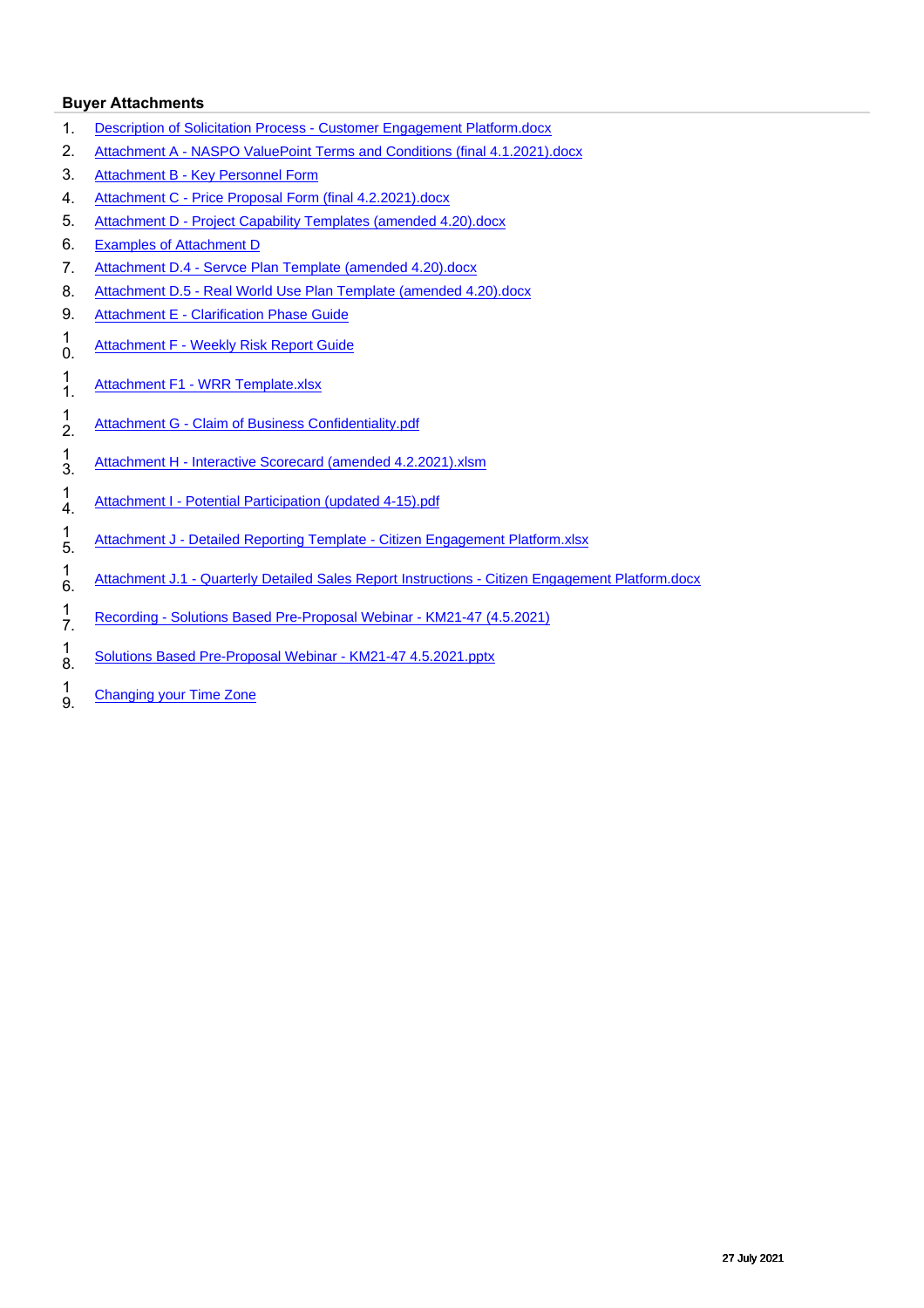| <b>Questions</b>                 | $\bigstar$ Required Questions                                                                                                                                                                                                                                                                                                                                                                                                                                                                                                                                                                                                         |         |
|----------------------------------|---------------------------------------------------------------------------------------------------------------------------------------------------------------------------------------------------------------------------------------------------------------------------------------------------------------------------------------------------------------------------------------------------------------------------------------------------------------------------------------------------------------------------------------------------------------------------------------------------------------------------------------|---------|
| Group 1:<br><b>Instructions:</b> | <b>Acceptance of Prerequisites</b>                                                                                                                                                                                                                                                                                                                                                                                                                                                                                                                                                                                                    |         |
| 1.1                              | Offeror acknowledges that it is the offerors responsibility to upload any and all<br>documents in responding to the solicitation. If the vendors fails to upload a document,<br>uploads an incorrect document, uploads a blank document, or uploads any document<br>incorrectly the State of Utah may not allow the vendor to make changes following the<br>closing of the solicitation.                                                                                                                                                                                                                                              | $\star$ |
| 1.2                              | Is Offeror presently or has Offeror ever been debarred, suspended, proposed for<br>debarment, or declared ineligible by any governmental department or agency, whether<br>international, national, state, or local?                                                                                                                                                                                                                                                                                                                                                                                                                   | $\star$ |
| 1.3                              | Offeror acknowledges that they do not have financial ties to individuals or entities on an<br><b>OFAC</b> sanctions list.                                                                                                                                                                                                                                                                                                                                                                                                                                                                                                             | ★       |
| 1.4                              | If Offeror has any information that is not already provided within its proposal that if<br>known to the State would impact the State's determination on offeror's responsiveness<br>for a contract award (i.e., legal action, recent turn-over in major personnel, loss of a<br>major contract, any alleged violations of federal, state or local regulations, etc.), please<br>mark "yes" to this question and upload such information in the space provided below.<br>Otherwise, please mark "no". Please see UCA 63G-6a-120 & 902 for additional details.                                                                          | $\star$ |
| 1.5                              | Please upload information impacting Offeror's responsiveness here.                                                                                                                                                                                                                                                                                                                                                                                                                                                                                                                                                                    | ★       |
| 1.6                              | Offeror acknowledges that it must acquire and maintain all applicable federal, state,<br>and local licenses before the contract is entered into. Licenses must be maintained<br>throughout the entire contract period. Persons doing business as an Individual,<br>Association, Partnership, Corporation, or otherwise shall be registered with the Utah<br>State Division of Corporations and Commercial Code. NOTE: Forms and information on<br>registration may be obtained by calling (801) 530-4849 or toll free at 877-526-3994, or<br>by accessing: www.commerce.utah.gov.                                                     | ★       |
| 1.7                              | In the event that an Offeror offers pricing discounts for educational entities that (1) are<br>applicable to this solicitation and (2) result in lower pricing than what is generally<br>offered to other governmental entities, please attach a separate cost proposal labeled<br>"Educational Pricing" to your proposal. This cost proposal for Educational Pricing is to<br>be submitted in addition to the original Cost Proposal Form and will only be available to<br>authorized end users. The Educational Pricing will not be used to evaluate costs.<br>Offeror acknowledges that it has read and understands this question. | ★       |
| 1.8                              | Does Offeror have an outstanding tax lien in the State of Utah? If yes, Offeror must<br>provide a statement regarding its outstanding tax lien.                                                                                                                                                                                                                                                                                                                                                                                                                                                                                       | $\star$ |
| 1.9                              | If awarded a State Cooperative Contract Offeror understands that its resulting contract<br>may be terminated for convenience, without cause, if there is no reported spend for any $\star$<br>one fiscal year of its contract.                                                                                                                                                                                                                                                                                                                                                                                                        |         |
| Group 2:                         | <b>Vendor Information</b>                                                                                                                                                                                                                                                                                                                                                                                                                                                                                                                                                                                                             |         |
| <b>Instructions:</b>             |                                                                                                                                                                                                                                                                                                                                                                                                                                                                                                                                                                                                                                       |         |
| 2.1                              | Please provide your firm's legal company name.                                                                                                                                                                                                                                                                                                                                                                                                                                                                                                                                                                                        | ★       |
| 2.2                              | Please provide your federal tax identification number. (If the vendor is sole proprietor<br>please do not provide your social security number.)                                                                                                                                                                                                                                                                                                                                                                                                                                                                                       | ★       |
| 2.3                              | Please provide your firm's contact information for the resulting contract, including the<br>name, phone number, and email address of your firm's authorized representative.                                                                                                                                                                                                                                                                                                                                                                                                                                                           | ★       |
| 2.4                              | Please provide your ordering address and the remit to address. Please clearly identify<br>each address.                                                                                                                                                                                                                                                                                                                                                                                                                                                                                                                               | ★       |
| 2.5                              | Please provide your firm's State of Utah Sales Tax ID Number. If you do not have a<br>State of Utah Sales Tax ID Number, please write "N/A".                                                                                                                                                                                                                                                                                                                                                                                                                                                                                          | ★       |
| 2.6                              | Identify your firm's type of business.                                                                                                                                                                                                                                                                                                                                                                                                                                                                                                                                                                                                | ★       |
| 2.7                              | Identify your company's Point of Contact for this solicitation, include the point of<br>contact's phone number and email address.                                                                                                                                                                                                                                                                                                                                                                                                                                                                                                     | ★       |
| 2.8                              | Is Offeror (owners, principles, partners) a retiree currently receiving benefits through<br>the Utah Retirement Systems (URS)?                                                                                                                                                                                                                                                                                                                                                                                                                                                                                                        | ★       |
| 2.9                              | Is Offeror an employee of the State of Utah? If yes, then Offeror must submit an<br>external employment form signed by Offeror's manager at the State of Utah.                                                                                                                                                                                                                                                                                                                                                                                                                                                                        | ★       |
| 2.10                             | Upload your external employment form signed by Offeror's manager at the State of<br>Utah.                                                                                                                                                                                                                                                                                                                                                                                                                                                                                                                                             | ★       |
| Group 3:                         | <b>Award Category Selection</b>                                                                                                                                                                                                                                                                                                                                                                                                                                                                                                                                                                                                       |         |

**Instructions:**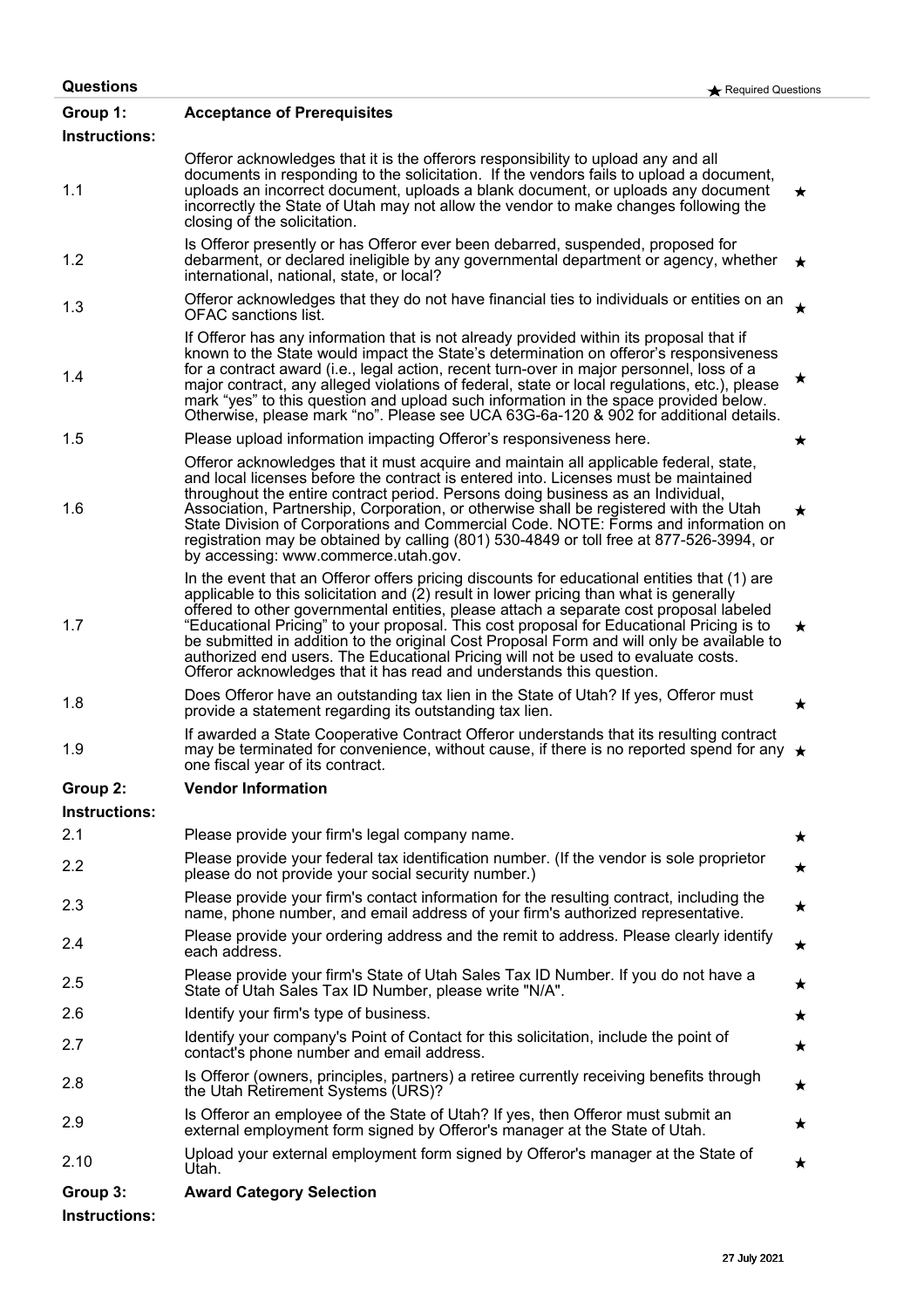| Instructions: | Instructions: Remember to upload a separate, completed Attachment C, D, D.4, and D.5 for each<br>Category you are seeking an award in. Each document must clearly identify what Category it is<br>for.                                                                                                                                                                                                                                                                                                                                  |
|---------------|-----------------------------------------------------------------------------------------------------------------------------------------------------------------------------------------------------------------------------------------------------------------------------------------------------------------------------------------------------------------------------------------------------------------------------------------------------------------------------------------------------------------------------------------|
| Group 7:      | <b>Category 4 - Customer Engagement</b>                                                                                                                                                                                                                                                                                                                                                                                                                                                                                                 |
| 6.5           | If responding to Category 3 - Chatbots and Customer Service, Offeror shall upload its<br>complete detailed product offering / price catalog here. This document is to include the<br>complete pricing details for all solutions, hardware, and services Offeror is seeking to<br>$\star$<br>offer through an awarded contract (including any pricing for its proposed value add<br>options). Where applicable, such catalog should incorporate tiered pricing. This<br>document is separate from the Attachment C - Cost Proposal Form. |
| 6.4           | If responding to Category 3 - Chatbots and Customer Service, upload your completed Attachment<br>D.5 - Real World Use Plan here.                                                                                                                                                                                                                                                                                                                                                                                                        |
| 6.3           | If responding to Category 3 - Chatbots and Customer Service, upload your completed Attachment<br>D.4 - Service Plan here.                                                                                                                                                                                                                                                                                                                                                                                                               |
| 6.2           | If responding to Category 3 - Chatbots and Customer Service, upload your completed Attachment<br>D - Project Capability here.                                                                                                                                                                                                                                                                                                                                                                                                           |
| 6.1           | If responding to Category 3 - Chatbots and Customer Service, upload your completed Attachment<br>C - Price Proposal Form here.                                                                                                                                                                                                                                                                                                                                                                                                          |
| Instructions: | Instructions: Remember to upload a separate, completed Attachment C, D, D.4, and D.5 for each<br>Category you are seeking an award in. Each document must clearly identify what Category it is<br>for.                                                                                                                                                                                                                                                                                                                                  |
| Group 6:      | <b>Category 3 - Chatbots and Customer Service</b>                                                                                                                                                                                                                                                                                                                                                                                                                                                                                       |
| 5.5           | If responding to Category 2 - Master Data Management, Offeror shall upload its complete detailed<br>product offering / price catalog here. This document is to include the complete pricing details for all<br>solutions, hardware, and services Offeror is seeking to offer through an awarded contract<br>(including any pricing for its proposed value add options). Where applicable, such catalog should<br>incorporate tiered pricing. This document is separate from the Attachment C - Cost Proposal<br>Form.                   |
| 5.4           | If responding to Category 2 - Master Data Management, upload your completed Attachment D.5 -<br>Real World Use Plan here.                                                                                                                                                                                                                                                                                                                                                                                                               |
| 5.3           | If responding to Category 2 - Master Data Management, upload your completed Attachment D.4 -<br>Service Plan here.                                                                                                                                                                                                                                                                                                                                                                                                                      |
| 5.2           | If responding to Category 2 - Master Data Management, upload your completed Attachment D -<br>Project Capability here.                                                                                                                                                                                                                                                                                                                                                                                                                  |
| 5.1           | If responding to Category 2 - Master Data Management, upload your completed Attachment C -<br>Price Proposal Form here.                                                                                                                                                                                                                                                                                                                                                                                                                 |
| Instructions: | Instructions: Remember to upload a separate, completed Attachment C, D, D.4, and D.5 for each<br>Category you are seeking an award in. Each document must clearly identify what Category it is<br>for.                                                                                                                                                                                                                                                                                                                                  |
| Group 5:      | <b>Category 2 - Master Data Management</b>                                                                                                                                                                                                                                                                                                                                                                                                                                                                                              |
| 4.5           | If responding to Category 1 - Platform Management, Offeror shall upload its complete detailed<br>product offering / price catalog here. This document is to include the complete pricing details for all<br>solutions, hardware, and services Offeror is seeking to offer through an awarded contract<br>(including any pricing for its proposed value add options). Where applicable, such catalog should<br>incorporate tiered pricing. This document is separate from the Attachment C - Cost Proposal<br>Form.                      |
| 4.4           | If responding to Category 1 - Platform Management, upload your completed Attachment D.5 - Real<br>World Use Plan here.                                                                                                                                                                                                                                                                                                                                                                                                                  |
| 4.3           | If responding to Category 1 - Platform Management, upload your completed Attachment D.4 -<br>Service Plan here.                                                                                                                                                                                                                                                                                                                                                                                                                         |
| 4.2           | If responding to Category 1 - Platform Management, upload your completed Attachment D -<br>Project Capability here.                                                                                                                                                                                                                                                                                                                                                                                                                     |
| 4.1           | If responding to Category 1 - Platform Management, upload your completed Attachment C - Price<br>Proposal Form here.                                                                                                                                                                                                                                                                                                                                                                                                                    |
| Instructions: | Remember to upload a separate, completed Attachment C, D, D.4, and D.5 for each Category you<br>are seeking an award in. Each document must clearly identify what Category it is for.                                                                                                                                                                                                                                                                                                                                                   |
| Group 4:      | <b>Category 1 - Platform Management</b>                                                                                                                                                                                                                                                                                                                                                                                                                                                                                                 |
| 3.3           | Upload your completed response for Attachment B: Key Personnel Proposal Form.<br>$\star$                                                                                                                                                                                                                                                                                                                                                                                                                                                |
| 3.2           | Select ALL Categories you are seeking an award in.<br>$\star$                                                                                                                                                                                                                                                                                                                                                                                                                                                                           |
| 3.1           | Offeror affirms "yes" that it is the original software publisher for each software solution it<br>is proposing within its proposal, for each Category it is submitting a proposal for. Failure $\star$<br>to affirm "yes" may result in disqualification of Offeror's proposal.                                                                                                                                                                                                                                                         |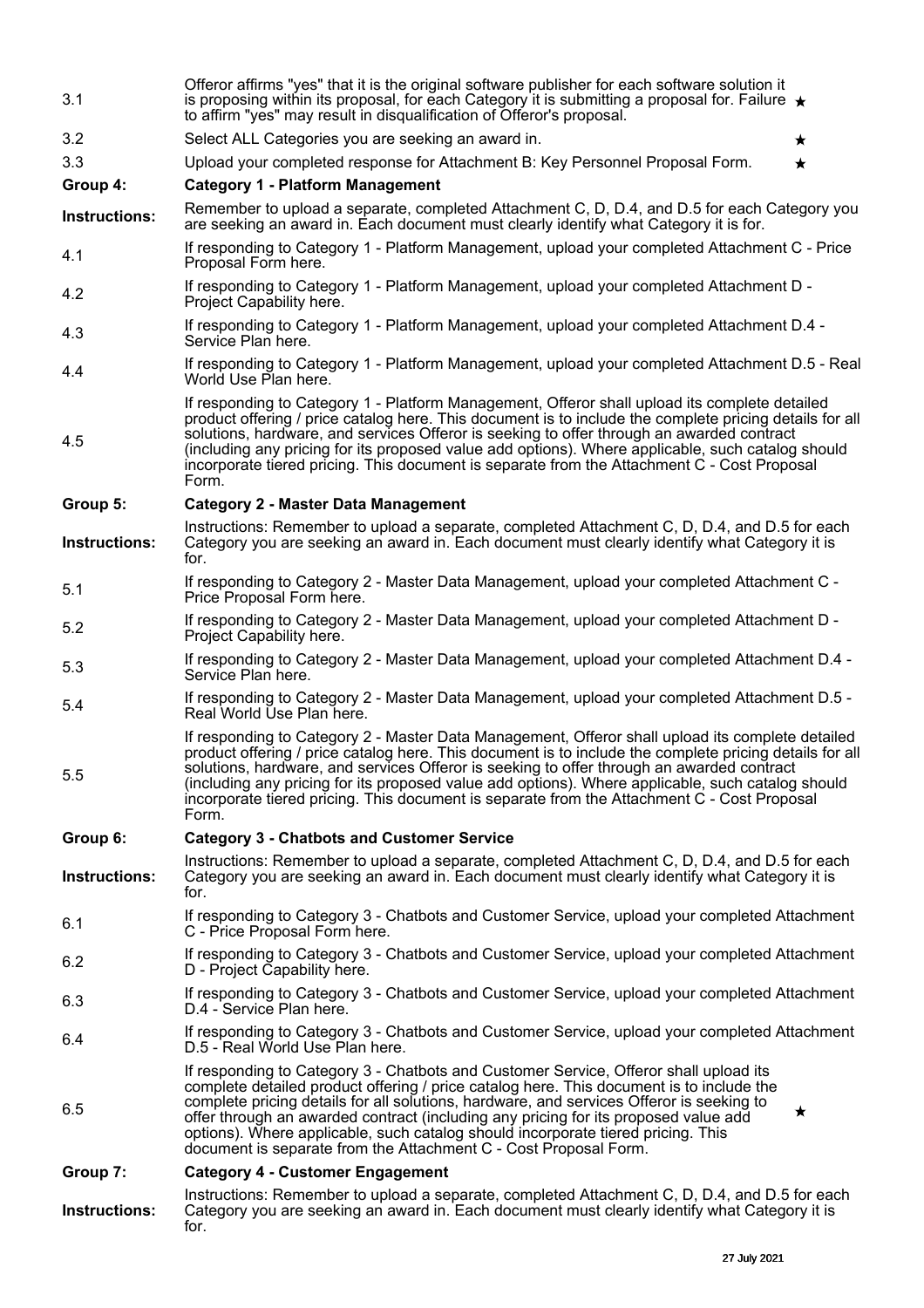| 7.1           | If responding to 4 - Customer Engagement, upload your completed Attachment C - Price Proposal<br>Form here.                                                                                                                                                                                                                                                                                                                                                                                                                           |         |
|---------------|---------------------------------------------------------------------------------------------------------------------------------------------------------------------------------------------------------------------------------------------------------------------------------------------------------------------------------------------------------------------------------------------------------------------------------------------------------------------------------------------------------------------------------------|---------|
| 7.2           | If responding to Category 4 - Customer Engagement, upload your completed Attachment D -<br>Project Capability here.                                                                                                                                                                                                                                                                                                                                                                                                                   |         |
| 7.3           | If responding to Category 4 - Customer Engagement, upload your completed Attachment D.4 -<br>Service Plan here.                                                                                                                                                                                                                                                                                                                                                                                                                       |         |
| 7.4           | If responding to Category 4 - Customer Engagement, upload your completed Attachment D.5 -<br>Real World Use Plan here.                                                                                                                                                                                                                                                                                                                                                                                                                |         |
| 7.5           | If responding to Category 4 - Customer Engagement, Offeror shall upload its complete<br>detailed product offering / price catalog here. This document is to include the complete<br>pricing details for all solutions, hardware, and services Offeror is seeking to offer<br>through an awarded contract (including any pricing for its proposed value add options).<br>Where applicable, such catalog should incorporate tiered pricing. This document is<br>separate from the Attachment C - Cost Proposal Form.                    | $\star$ |
| Group 8:      | <b>Category 5 - Social Listening</b>                                                                                                                                                                                                                                                                                                                                                                                                                                                                                                  |         |
| Instructions: | Instructions: Remember to upload a separate, completed Attachment C, D, D.4, and D.5 for each<br>Category you are seeking an award in. Each document must clearly identify what Category it is<br>for.                                                                                                                                                                                                                                                                                                                                |         |
| 8.1           | If responding to Category 5 - Social Listening, upload your completed Attachment C - Price<br>Proposal Form here.                                                                                                                                                                                                                                                                                                                                                                                                                     |         |
| 8.2           | If responding to Category 5 - Social Listening, upload your completed Attachment D - Project<br>Capability here.                                                                                                                                                                                                                                                                                                                                                                                                                      |         |
| 8.3           | If responding to Category 5 - Social Listening, upload your completed Attachment D.4 - Service<br>Plan here.                                                                                                                                                                                                                                                                                                                                                                                                                          |         |
| 8.4           | If responding to Category 5 - Social Listening, upload your completed Attachment D.5 - Real<br>World Use Plan here.                                                                                                                                                                                                                                                                                                                                                                                                                   |         |
| 8.5           | If responding to Category 5 - Social Listening, Offeror shall upload its complete detailed product<br>offering / price catalog here. This document is to include the complete pricing details for all<br>solutions, hardware, and services Offeror is seeking to offer through an awarded contract<br>(including any pricing for its proposed value add options). Where applicable, such catalog should<br>incorporate tiered pricing. This document is separate from the Attachment C - Cost Proposal                                |         |
|               | Form.                                                                                                                                                                                                                                                                                                                                                                                                                                                                                                                                 |         |
| Group 9:      | Amendments from May 4, 2021                                                                                                                                                                                                                                                                                                                                                                                                                                                                                                           |         |
| Instructions: | This section provides a summary of the changes that were published in the RFP on May 4, 20201.<br>Offeror should review the complete RFP for the complete detail of changes.                                                                                                                                                                                                                                                                                                                                                          |         |
| 9.1           | In accordance with Utah Statute 63G-27-101, effective May 5, 2021, vendors<br>contracting with the State to provide a good or service, including supplies, information<br>technology, or construction services must certify they are not currently engaged in a<br>boycott of the State of Israel and agrees not to engage in a boycott of the State of Israel $\star$<br>for the duration of the contract (if awarded). Offeror is providing this certification in<br>accordance with state law by selecting "Yes" to this question. |         |
| 9.2           | Offeror acknowledges on May 4, 2021 this RFP was amended to allow Offerror's<br>(original software publishers) to submit value added solutions that involve third-party<br>software solutions.                                                                                                                                                                                                                                                                                                                                        | $\star$ |
| Group 10:     | <b>Vendor's Submission</b>                                                                                                                                                                                                                                                                                                                                                                                                                                                                                                            |         |
| Instructions: |                                                                                                                                                                                                                                                                                                                                                                                                                                                                                                                                       |         |
| 10.1          | Offeror/Bidder understands and acknowledges that if Offeror/Bidder accessed the<br>"View as PDF" document available on the Utah Public Procurement Place Business<br>Opportunities website and did not login to Offeror/Bidder's account in the Utah Public<br>Procurement Place system, that Offeror/Bidder may not be viewing the entire the<br>sourcing event and therefore may not be viewing the complete sourcing event<br>requirements.                                                                                        | *       |
|               | Offeror/Bidder acknowledges that Offeror/Bidder has logged into Utah Public<br>Procurement Place account and viewed the full sourcing event requirements including<br>hyperlinks before submitting a response to a sourcing event.                                                                                                                                                                                                                                                                                                    |         |
| 10.2          | I have either attended the pre-proposal meeting or viewed the webinar of the<br>pre-proposal meeting.                                                                                                                                                                                                                                                                                                                                                                                                                                 | $\star$ |
| 10.3          | If your firm is requesting parts of its proposal be protected please upload your Claim of Business<br>Confidentiality Form (Attachment G) here as well as your redacted proposal.<br>Potential Conflicts of Interest. Vendor must identify any conflict, or potential conflict of                                                                                                                                                                                                                                                     |         |